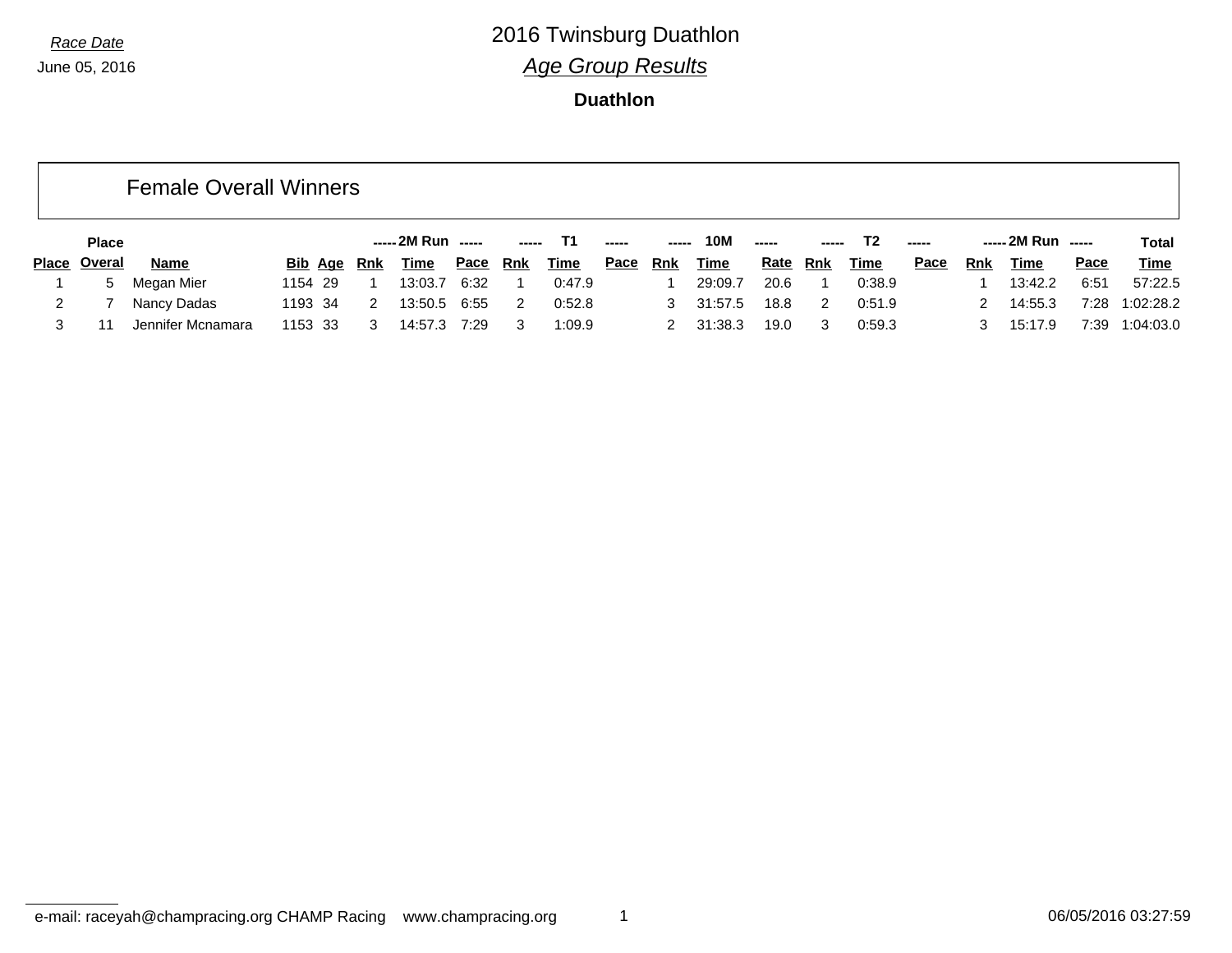**Duathlon**

|              |                     | Female 20 to 24               |                           |                 |                              |                     |                 |                       |             |                              |                        |              |                  |                       |             |                 |                        |                                                                                                                                                                                                                                                                                                                                                                                                                                                                                        |                          |
|--------------|---------------------|-------------------------------|---------------------------|-----------------|------------------------------|---------------------|-----------------|-----------------------|-------------|------------------------------|------------------------|--------------|------------------|-----------------------|-------------|-----------------|------------------------|----------------------------------------------------------------------------------------------------------------------------------------------------------------------------------------------------------------------------------------------------------------------------------------------------------------------------------------------------------------------------------------------------------------------------------------------------------------------------------------|--------------------------|
|              | <b>Place</b>        |                               |                           |                 | ----- 2M Run -----           |                     |                 | T <sub>1</sub>        |             |                              | <b>10M</b>             |              |                  | T <sub>2</sub>        |             |                 | ----- 2M Run -----     |                                                                                                                                                                                                                                                                                                                                                                                                                                                                                        | <b>Total</b>             |
| -1           | Place Overal<br>63  | <b>Name</b><br>Jill Cholensky | <b>Bib Age</b><br>1134 24 | <u>Rnk</u><br>1 | <b>Time</b><br>22:35.5 11:18 | Pace                | <b>Rnk</b><br>1 | <b>Time</b><br>2:01.7 | Pace        | <b>Rnk</b><br>-1             | <b>Time</b><br>50:02.6 | Rate<br>12.0 | <b>Rnk</b><br>-1 | <b>Time</b><br>1:31.9 | Pace        | <u>Rnk</u><br>1 | <b>Time</b><br>26:06.6 | Pace<br>13:03                                                                                                                                                                                                                                                                                                                                                                                                                                                                          | <b>Time</b><br>1:42:18.6 |
|              |                     | Female 25 to 29               |                           |                 |                              |                     |                 |                       |             |                              |                        |              |                  |                       |             |                 |                        |                                                                                                                                                                                                                                                                                                                                                                                                                                                                                        |                          |
|              | <b>Place</b>        |                               |                           |                 | ----- 2M Run -----           |                     |                 | T1                    |             |                              | <b>10M</b>             |              |                  | T <sub>2</sub>        |             |                 | ----- 2M Run -----     |                                                                                                                                                                                                                                                                                                                                                                                                                                                                                        | <b>Total</b>             |
|              | Place Overal        | <b>Name</b>                   | <b>Bib Age</b>            | Rnk             | <b>Time</b>                  | <b>Pace</b>         | <b>Rnk</b>      | Time                  | Pace        | <b>Rnk</b>                   | <b>Time</b>            | Rate         | <b>Rnk</b>       | <b>Time</b>           | <b>Pace</b> | <u>Rnk</u>      | <b>Time</b>            | Pace                                                                                                                                                                                                                                                                                                                                                                                                                                                                                   | Time                     |
| -1           | 28                  | Natalie Baranek               | 1130 27                   | -1              | 14:42.3                      | 7:21                | 2               | 0:53.9                |             | $\overline{1}$               | 38:19.7                | 15.7         | $\overline{c}$   | 0:44.8                |             | 2               | 15:52.0                | 7:56                                                                                                                                                                                                                                                                                                                                                                                                                                                                                   | 1:10:32.9                |
| 2            | 33                  | Shelly Weisman                | 1171 26                   | 2               | 14:50.8                      | 7:25                | $\mathbf{1}$    | 0:48.6                |             | 2                            | 41:35.4                | 14.4         | -1               | 0:41.9                |             |                 | 15:43.3                | 7:52                                                                                                                                                                                                                                                                                                                                                                                                                                                                                   | 1:13:40.2                |
|              |                     | Female 30 to 34               |                           |                 |                              |                     |                 |                       |             |                              |                        |              |                  |                       |             |                 |                        |                                                                                                                                                                                                                                                                                                                                                                                                                                                                                        |                          |
|              |                     |                               |                           |                 |                              |                     |                 |                       |             |                              |                        |              |                  |                       |             |                 |                        |                                                                                                                                                                                                                                                                                                                                                                                                                                                                                        |                          |
|              | <b>Place</b>        |                               |                           |                 | ----- 2M Run -----           |                     |                 | <b>T1</b>             |             |                              | <b>10M</b>             |              |                  | T <sub>2</sub>        |             |                 | ----- 2M Run -----     |                                                                                                                                                                                                                                                                                                                                                                                                                                                                                        | Total                    |
| <b>Place</b> | <b>Overal</b>       | <b>Name</b>                   | <b>Bib Age</b>            | <b>Rnk</b>      | <b>Time</b>                  | Pace                | <b>Rnk</b>      | <b>Time</b>           | Pace        | <b>Rnk</b>                   | <b>Time</b>            | Rate         | <b>Rnk</b>       | Time                  | Pace        | <b>Rnk</b>      | <b>Time</b>            | Pace                                                                                                                                                                                                                                                                                                                                                                                                                                                                                   | <b>Time</b>              |
| -1           | 23                  | Helen Rodriguez               | 1183 32                   | 2               | 15:30.0                      | 7:45                | $\overline{2}$  | 0:52.8                |             | -1                           | 34:15.8                | 17.5         | 3                | 0:42.7                |             | 2               | 16:39.0                | 8:20                                                                                                                                                                                                                                                                                                                                                                                                                                                                                   | 1:08:00.5                |
| 2            | 26                  | <b>Rachel Smith</b>           | 1165 30                   | 1               | 14:53.3                      | 7:27                | 4               | 1:36.1                |             | 3                            | 35:52.9                | 16.7         | $\overline{4}$   | 1:24.1                |             |                 | 16:22.7                | 8:11                                                                                                                                                                                                                                                                                                                                                                                                                                                                                   | 1:10:09.2                |
| 3            | 31                  | Laura Zabell                  | 1176 31                   | 4               | 16:34.2                      | 8:17                | 1               | 0:42.3                |             | $\overline{2}$               | 35:06.6                | 17.1         | -1               | 0:40.0                |             | 4               | 17:54.4                | 8:57                                                                                                                                                                                                                                                                                                                                                                                                                                                                                   | 1:10:57.6                |
| 4            | 35                  | <b>Krystal Bable</b>          | 1128 31                   | 3               | 15:56.3                      | 7:58                | 3               | 1:27.6                |             | $\overline{4}$               | 39:16.0                | 15.3         | $\overline{2}$   | 0:42.5                |             | 3               | 16:47.7                | 8:24                                                                                                                                                                                                                                                                                                                                                                                                                                                                                   | 1:14:10.3                |
| 5            | 56                  | Christina Burton              | 1133 31                   | 5               | 18:25.3                      | 9:13                | 5               | 1:48.4                |             | 5                            | 48:25.5                | 12.4         | 5                | 1:28.7                |             | 5               | 20:45.8                |                                                                                                                                                                                                                                                                                                                                                                                                                                                                                        | 10:23 1:30:53.9          |
|              |                     | Female 35 to 39               |                           |                 |                              |                     |                 |                       |             |                              |                        |              |                  |                       |             |                 |                        |                                                                                                                                                                                                                                                                                                                                                                                                                                                                                        |                          |
|              | <b>Place</b>        |                               |                           |                 | ----- 2M Run -----           |                     |                 | T1                    |             |                              | 10M                    |              |                  | T <sub>2</sub>        |             |                 | ----- 2M Run           | $\begin{array}{ccc} \multicolumn{3}{c}{} & \multicolumn{3}{c}{} & \multicolumn{3}{c}{} & \multicolumn{3}{c}{} & \multicolumn{3}{c}{} & \multicolumn{3}{c}{} & \multicolumn{3}{c}{} & \multicolumn{3}{c}{} & \multicolumn{3}{c}{} & \multicolumn{3}{c}{} & \multicolumn{3}{c}{} & \multicolumn{3}{c}{} & \multicolumn{3}{c}{} & \multicolumn{3}{c}{} & \multicolumn{3}{c}{} & \multicolumn{3}{c}{} & \multicolumn{3}{c}{} & \multicolumn{3}{c}{} & \multicolumn{3}{c}{} & \multicolumn$ | <b>Total</b>             |
| <b>Place</b> | <b>Overal</b><br>22 | Name<br>Kristin Lasky         | Bib<br>Age<br>35<br>1147  | <b>Rnk</b>      | <b>Time</b><br>14:47.1       | <b>Pace</b><br>7:24 | <b>Rnk</b>      | Time<br>1:33.6        | <b>Pace</b> | <b>Rnk</b><br>$\overline{2}$ | <b>Time</b><br>34:38.5 | Rate<br>17.3 | <b>Rnk</b><br>3  | <b>Time</b><br>1:13.4 | Pace        | <u>Rnk</u>      | <b>Time</b><br>15:22.2 | Pace<br>7:41                                                                                                                                                                                                                                                                                                                                                                                                                                                                           | <b>Time</b><br>1:07:35.1 |

e-mail: raceyah@champracing.org CHAMP Racing www.champracing.org 2 06/05/2016 03:28:00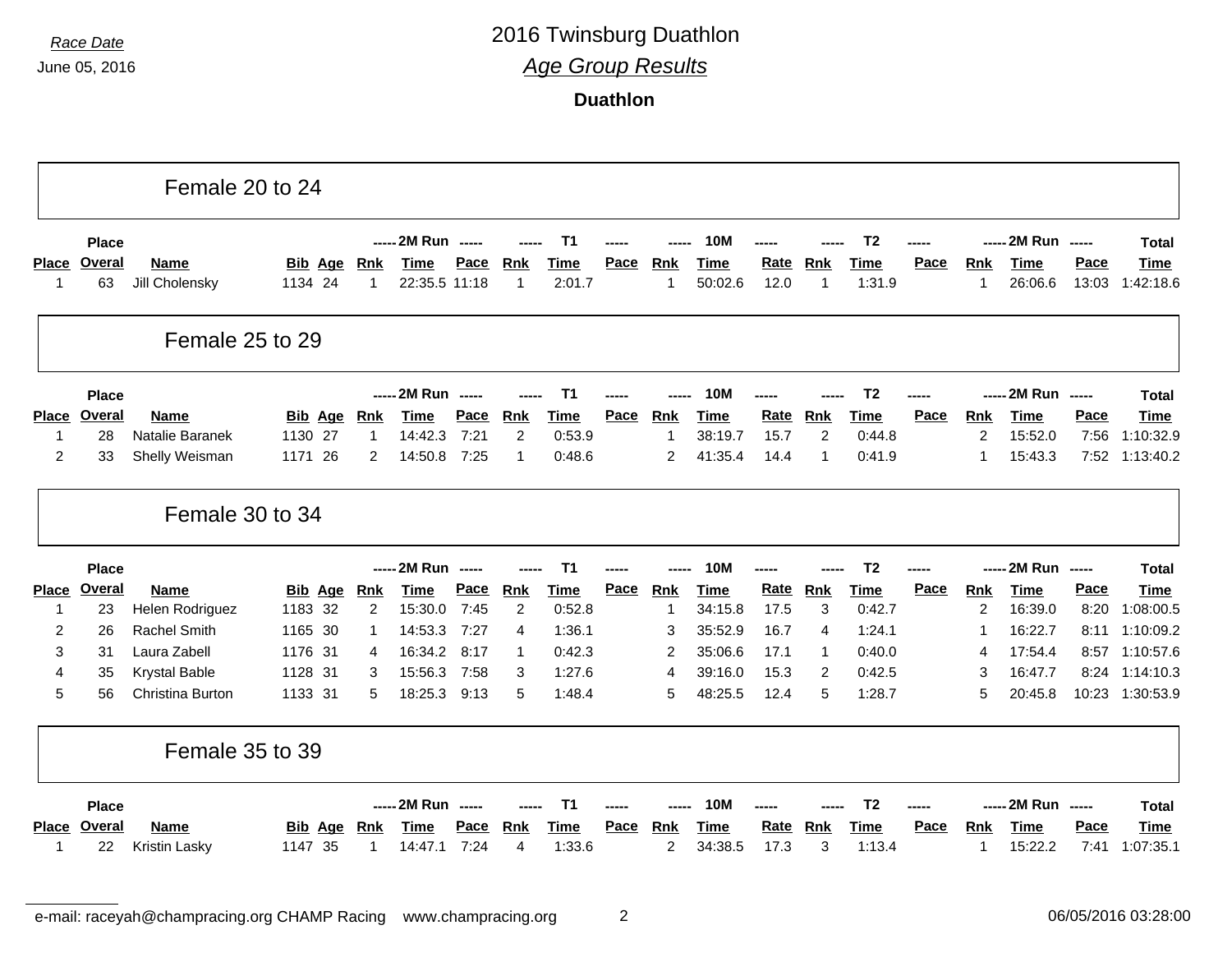|                |               | Female 35 to 39     |                |              |                    |      |                |                |             |                |             |             |                |                |             |                |                    |             |              |
|----------------|---------------|---------------------|----------------|--------------|--------------------|------|----------------|----------------|-------------|----------------|-------------|-------------|----------------|----------------|-------------|----------------|--------------------|-------------|--------------|
|                | <b>Place</b>  |                     |                |              | ----- 2M Run ----- |      |                | <b>T1</b>      |             |                | <b>10M</b>  |             |                | T <sub>2</sub> |             |                | ----- 2M Run ----- |             | <b>Total</b> |
| <b>Place</b>   | <b>Overal</b> | <b>Name</b>         | <b>Bib Age</b> | <u>Rnk</u>   | <b>Time</b>        | Pace | Rnk            | <b>Time</b>    | Pace        | <b>Rnk</b>     | <b>Time</b> | Rate        | <b>Rnk</b>     | <b>Time</b>    | Pace        | <b>Rnk</b>     | <b>Time</b>        | Pace        | Time         |
| $\overline{c}$ | 27            | Kelly Baker         | 1129 37        | 3            | 15:53.2            | 7:57 | -1             | 0:40.3         |             | -1             | 33:33.2     | 17.9        | $\overline{4}$ | 1:40.0         |             | 4              | 18:44.3            | 9:22        | 1:10:31.1    |
| 3              | 46            | Susan Devanny       | 1186 38        | 4            | 17:26.9            | 8:43 | $\overline{2}$ | 1:09.9         |             | 4              | 41:30.5     | 14.5        | -1             | 0:47.9         |             | З              | 18:01.9            | 9:01        | 1:18:57.2    |
| 4              | 50            | <b>Melodie Sams</b> | 1161<br>-37    | 2            | 15:03.4            | 7:32 | 3              | 1:23.2         |             | 5              | 47:55.9     | 12.5        | $\overline{2}$ | 1:05.9         |             | 2              | 16:34.8            | 8:17        | 1:22:03.5    |
| 5              | 60            | Erica Ware          | 1170<br>36     | 5            | 23:32.5 11:46      |      | 5              | 2:35.3         |             | 3              | 41:19.9     | 14.5        | 5              | 2:08.2         |             | 5              | 24:28.5            | 12:14       | 1:34:04.6    |
|                |               | Female 40 to 44     |                |              |                    |      |                |                |             |                |             |             |                |                |             |                |                    |             |              |
|                | <b>Place</b>  |                     |                |              | ----- 2M Run ----- |      |                | T1             |             |                | <b>10M</b>  |             |                | T <sub>2</sub> |             |                | ----- 2M Run ----- |             | <b>Total</b> |
|                | Place Overal  | <b>Name</b>         | <b>Bib Age</b> | <u>Rnk</u>   | <b>Time</b>        | Pace | <b>Rnk</b>     | <b>Time</b>    | <b>Pace</b> | Rnk            | <b>Time</b> | <b>Rate</b> | <b>Rnk</b>     | <b>Time</b>    | Pace        | <b>Rnk</b>     | <b>Time</b>        | Pace        | <b>Time</b>  |
| -1             | 24            | Julie Buckeye       | 1132 43        | 1            | 15:44.0            | 7:52 | 1              | 1:16.9         |             | -1             | 33:50.8     | 17.7        | -1             | 1:13.6         |             | 1              | 16:18.8            | 8:09        | 1:08:24.2    |
|                |               | Female 45 to 49     |                |              |                    |      |                |                |             |                |             |             |                |                |             |                |                    |             |              |
|                | <b>Place</b>  |                     |                |              | ----- 2M Run ----- |      |                | T <sub>1</sub> |             |                | <b>10M</b>  |             |                | T <sub>2</sub> |             |                | ----- 2M Run ----- |             | <b>Total</b> |
|                | Place Overal  | <b>Name</b>         | <b>Bib Age</b> | <b>Rnk</b>   | <b>Time</b>        | Pace | <b>Rnk</b>     | <b>Time</b>    | Pace        | <b>Rnk</b>     | <b>Time</b> | Rate        | Rnk            | Time           | Pace        | <b>Rnk</b>     | <b>Time</b>        | Pace        | <b>Time</b>  |
| $\mathbf{1}$   | 18            | Martha Brennan      | 1189 45        | $\mathbf{1}$ | 15:52.8            | 7:56 | $\overline{2}$ | 1:05.1         |             | $\overline{1}$ | 31:03.1     | 19.3        | 3              | 1:34.8         |             | $\mathbf 1$    | 17:22.1            | 8:41        | 1:06:58.2    |
| 2              | 44            | Angie Kovacs        | 1144 45        | 2            | 18:23.6            | 9:12 | 1              | 1:03.7         |             | 2              | 38:18.9     | 15.7        | 2              | 1:04.7         |             | $\overline{2}$ | 18:57.6            | 9:29        | 1:17:48.7    |
| 3              | 53            | Elizabeth           | 1168 46        | 3            | 21:44.2 10:52      |      | 3              | 1:09.4         |             | 3              | 40:18.1     | 14.9        | -1             | 1:01.8         |             | 3              | 23:08.4            | 11:34       | 1:27:22.1    |
|                |               | Female 50 to 54     |                |              |                    |      |                |                |             |                |             |             |                |                |             |                |                    |             |              |
|                | <b>Place</b>  |                     |                |              | ----- 2M Run ----- |      |                | T <sub>1</sub> |             |                | <b>10M</b>  |             |                | T <sub>2</sub> |             |                | ----- 2M Run ----- |             | <b>Total</b> |
| Place          | <b>Overal</b> | <b>Name</b>         | Bib<br>Age     | Rnk          | <b>Time</b>        | Pace | <b>Rnk</b>     | <b>Time</b>    | Pace        | Rnk            | <b>Time</b> | <u>Rate</u> | <b>Rnk</b>     | <b>Time</b>    | <b>Pace</b> | <b>Rnk</b>     | <b>Time</b>        | <b>Pace</b> | <b>Time</b>  |
| 1              | 12            | Deborah Battaglia   | 1190 53        | 2            | 15:37.8            | 7:49 | -1             | 0:42.9         |             | $\overline{c}$ | 31:59.4     | 18.8        | 1              | 0:46.4         |             | 1              | 15:53.2            | 7:57        | 1:04:59.9    |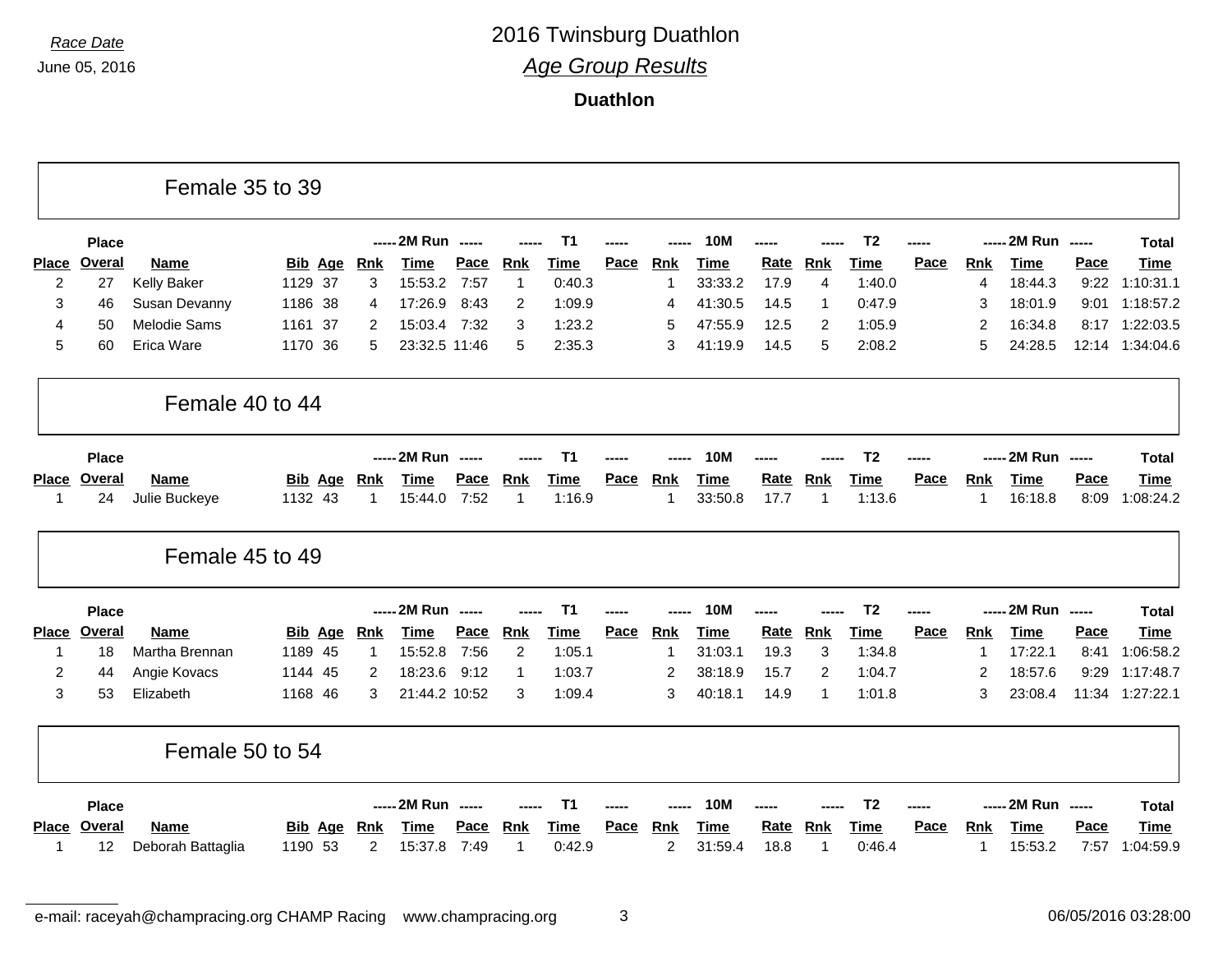|                |               | Female 50 to 54 |                |     |                    |             |                |        |      |       |             |             |     |                |             |            |                    |       |                |
|----------------|---------------|-----------------|----------------|-----|--------------------|-------------|----------------|--------|------|-------|-------------|-------------|-----|----------------|-------------|------------|--------------------|-------|----------------|
|                | <b>Place</b>  |                 |                |     | ----- 2M Run ----- |             |                | T1     |      | ----- | <b>10M</b>  |             |     | T <sub>2</sub> |             |            | ----- 2M Run ----- |       | Total          |
| <b>Place</b>   | <u>Overal</u> | Name            | <u>Bib</u> Age | Rnk | Time               | <u>Pace</u> | Rnk            | Time   | Pace | Rnk   | Time        | <u>Rate</u> | Rnk | Time           | <u>Pace</u> | <b>Rnk</b> | Time               | Pace  | Time           |
| $\overline{2}$ | 14            | Julie Sroka     | 1166 52        |     | 14:45.8            | 7:23        | 3              | 1:25.7 |      |       | 31:26.8     | 19.1        | 4   | 1:21.5         |             | 2          | 16:26.8            | 8:13  | 1:05:26.8      |
| 3              | 39            | Diane Jurkovic  | 1142 54        | 3   | 16:39.3            | 8:20        | $\overline{2}$ | 1:01.6 |      | 4     | 39:59.0     | 15.0        | 2   | 1:04.8         |             | 3          | 17:21.0            | 8:41  | 1:16:06.0      |
| 4              | 42            | Rebecca Steiner | 1167 54        | 4   | 18:00.5            | 9:00        | 4              | 1:45.8 |      | 3     | 37:48.6     | 15.9        | 3   | 1:17.3         |             | 4          | 18:05.0            |       | 9:03 1:16:57.5 |
|                |               | Female 55 to 59 |                |     |                    |             |                |        |      |       |             |             |     |                |             |            |                    |       |                |
|                | <b>Place</b>  |                 |                |     | ----- 2M Run ----- |             |                | T1     |      | ----- | <b>10M</b>  |             |     | T2             |             |            | ----- 2M Run ----- |       | Total          |
| <b>Place</b>   | Overal        | Name            | <u>Bib</u> Age | Rnk | Time               | <u>Pace</u> | Rnk            | Time   | Pace | Rnk   | <u>Time</u> | <u>Rate</u> | Rnk | <u>Time</u>    | Pace        | <b>Rnk</b> | Time               | Pace  | Time           |
|                | 58            | Mary Jo Shaw    | -58<br>1181    |     | 20:26.1            | 10:13       |                | 0:54.5 |      |       | 47:39.7     | 12.6        |     | 1:11.2         |             |            | 21:46.1            | 10:53 | 1:31:57.9      |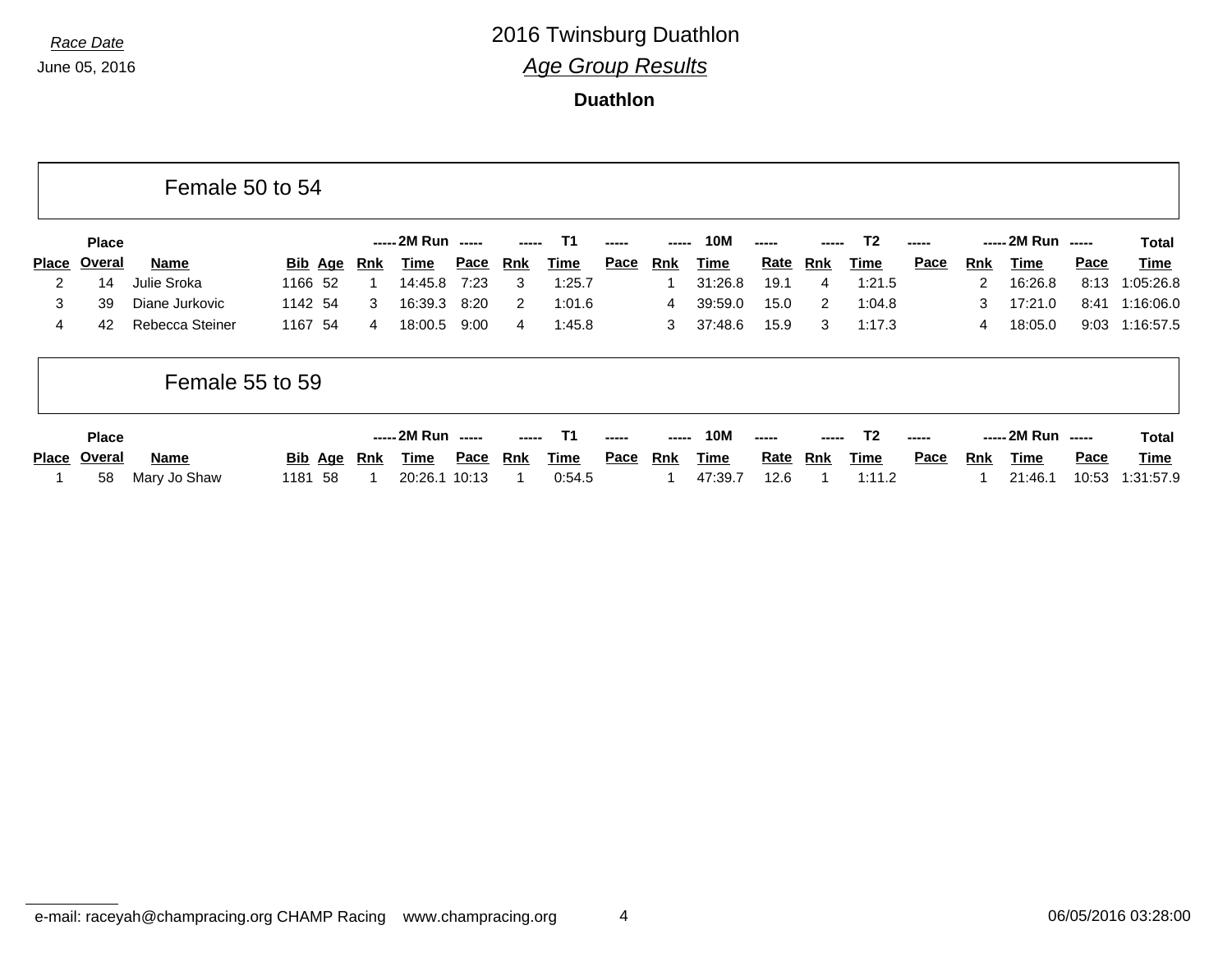|   |               | <b>Male Overall Winners</b> |         |         |                    |                      |             |                |             |                      |       |             |             |                |             |      |            |                    |      |             |
|---|---------------|-----------------------------|---------|---------|--------------------|----------------------|-------------|----------------|-------------|----------------------|-------|-------------|-------------|----------------|-------------|------|------------|--------------------|------|-------------|
|   | <b>Place</b>  |                             |         |         |                    | ----- 2M Run   ----- |             |                | ----- T1    | $\sim$ $\sim$ $\sim$ | ----- | 10M         | $---$       | -----          | T2          |      |            | ----- 2M Run ----- |      | Total       |
|   | Place Overal  | Name                        |         |         | <b>Bib Age Rnk</b> | Time                 | <u>Pace</u> | <u>Rnk</u>     | <b>Time</b> | <u>Pace</u>          | Rnk   | <b>Time</b> | <u>Rate</u> | <u>Rnk</u>     | <b>Time</b> | Pace | <u>Rnk</u> | Time               | Pace | <u>Time</u> |
|   |               | Joshua Barry                |         | 1131 42 | 2                  | 12:43.1              | 6:22        | $\overline{1}$ | 0:44.4      |                      |       | 2 26:27.1   | 22.7        | $\overline{2}$ | 0:40.0      |      | 2          | 13:12.2            | 6:36 | 53:47.0     |
| 2 | $\mathcal{P}$ | Gabrielle Piriz             | 1182 35 |         |                    | 11:33.4 5:47         |             | 3              | 0:50.9      |                      |       | 3 28:22.4   | 21.2        |                | 0:36.2      |      |            | 12:38.7            | 6:19 | 54:01.7     |
| 3 |               | Mike Amonett                | 1127 42 |         | 3                  | 12:49.0              | 6:25        | 2              | 0:45.9      |                      |       | 26:17.8     | 22.8        | 3              | 0:40.8      |      | 3          | 13:35.4            | 6:48 | 54:09.1     |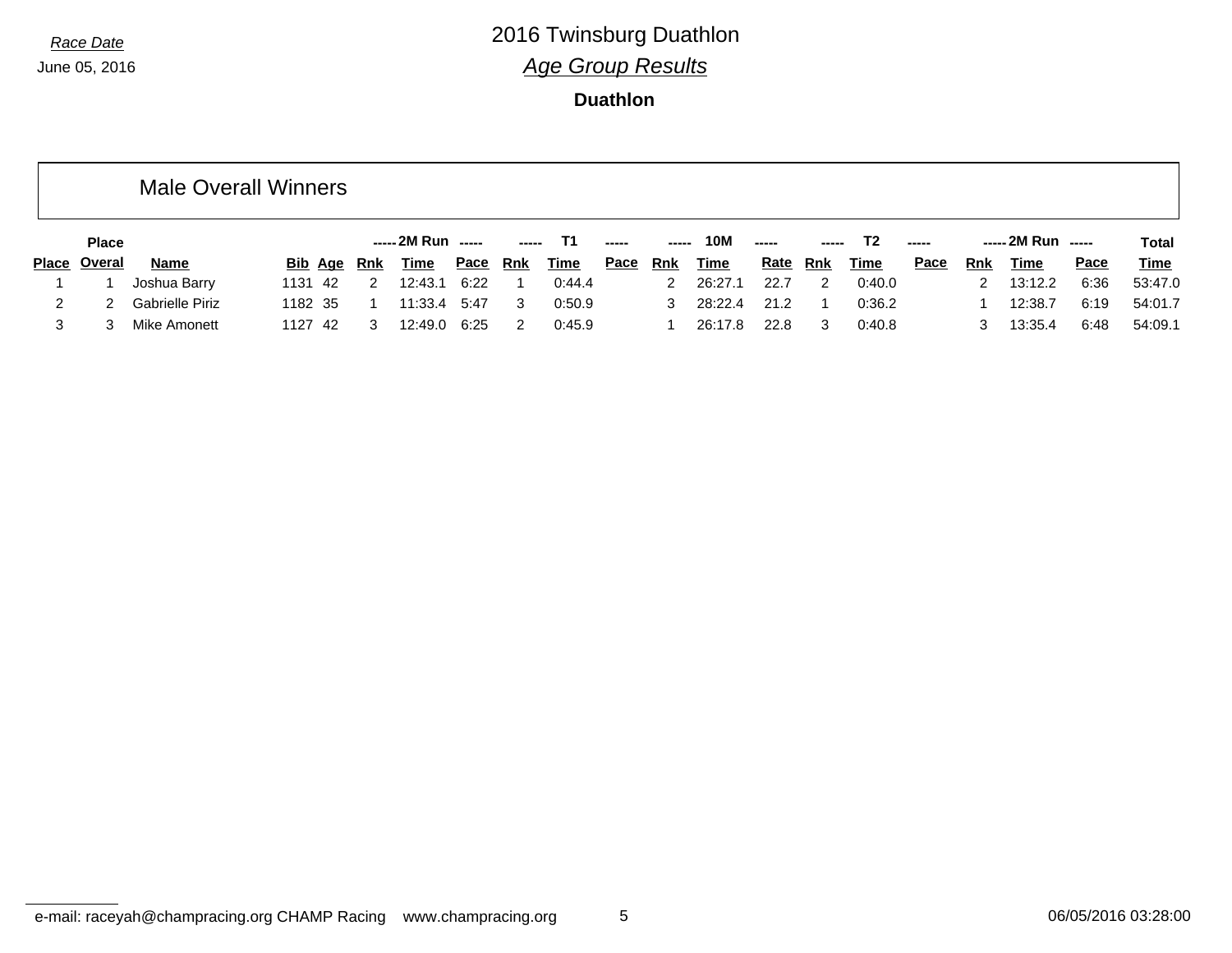л

#### *Race Date* 2016 Twinsburg Duathlon *Age Group Results*

**Duathlon**

| ----- 2M Run -----<br>T <sub>2</sub><br>----- 2M Run<br>Τ1<br><b>10M</b><br><b>Place</b><br>$\overline{\phantom{a}}$<br>Pace<br>Pace<br><b>Overal</b><br>Pace<br>Rate<br>Pace<br><b>Time</b><br><b>Name</b><br><b>Time</b><br><b>Rnk</b><br><b>Rnk</b><br><b>Rnk</b><br><b>Bib</b><br>Age<br>Rnk<br><u>Time</u><br><b>Time</b><br><b>Time</b><br><b>Rnk</b><br><b>Place</b><br>1:21.3<br>30<br>Colin Busse<br>1188 29<br>16:09.8<br>8:05<br>35:03.2<br>17.1<br>0:58.1<br>17:22.0<br>8:41<br>-1<br>1<br>-1<br>Male 30 to 34<br>----- 2M Run -----<br>----- 2M Run -----<br><b>10M</b><br>T <sub>2</sub><br>Τ1<br><b>Place</b><br>Pace<br><b>Overal</b><br>Pace<br><b>Rnk</b><br>Rate<br><b>Rnk</b><br>Pace<br><b>Time</b><br>Pace<br><b>Name</b><br><b>Rnk</b><br>Time<br>Rnk<br><b>Time</b><br><b>Time</b><br><b>Time</b><br><b>Rnk</b><br><b>Place</b><br>Bib<br>Age<br>1192 34<br>7:14<br>3<br><b>Nick Dadas</b><br>14:28.0<br>1:30.6<br>33:06.1<br>18.1<br>1:14.9<br>16:11.9<br>8:06<br>17<br>$\mathbf 1$<br>-1<br>-1<br>Maxwell Zahn<br>2<br>1177<br>- 30<br>17:30.8<br>8:45<br>2:06.1<br>35:48.6<br>2:01.2<br>19:24.0<br>9:42<br>5<br>16.8<br>5<br>2<br>41<br>3<br>2<br>3<br><b>Marvell Wring</b><br>1174 31<br>17:08.4<br>8:34<br>1:19.4<br>37:58.6<br>15.8<br>1:55.3<br>19:54.3<br>2<br>3<br>9:57<br>2<br>$\overline{4}$<br>3<br>45<br><b>Eric Crandall</b><br>1135 32<br>1:38.3<br>1:31.4<br>20:44.4<br>10:22<br>4<br>18:26.2<br>9:13<br>5<br>48:33.5<br>12.4<br>3<br>4<br>4<br>57<br>4<br>5<br><b>Matthew Kulik</b><br>1146 32<br>23:49.7 11:55<br>1:10.5<br>46:30.3<br>12.9<br>$\overline{2}$<br>1:17.7<br>27:32.7<br>13:46<br>62<br>5<br>4<br>5<br>Male 35 to 39<br>----- 2M Run -----<br>----- 2M Run -----<br>T <sub>2</sub><br><b>10M</b><br><b>Place</b><br>Τ1<br>Overal<br>Pace<br>Pace<br>Rate<br>Pace<br>Pace<br><b>Name</b><br><b>Rnk</b><br><b>Rnk</b><br><b>Rnk</b><br><b>Rnk</b><br><b>Place</b><br>Bib<br><u>Age</u><br><u>Rnk</u><br><b>Time</b><br><b>Time</b><br><b>Time</b><br><b>Time</b><br>Time<br>0:51.4<br><b>Tommy Schmitt</b><br>1163 38<br>12:50.8<br>6:25<br>28:52.1<br>20.8<br>2<br>0:57.8<br>13:15.6<br>6:38<br>4<br>$\mathbf 1$<br>1<br>-1<br>1<br>2:01.8<br>1:33.9<br>7:35<br>2<br>Jeff Napieralski<br>1157 37<br>2<br>13:42.0<br>6:51<br>6<br>33:32.6<br>17.9<br>6<br>15:10.2<br>15<br>2<br>4<br>3<br>Joe Papp<br>1160 37<br>1:19.0<br>1:09.3<br>15:38.2<br>14:39.6<br>7:20<br>3<br>3<br>33:26.9<br>17.9<br>3<br>3<br>7:49<br>3<br>16<br>Andrew Whitehair<br>1172 35<br>7:52<br>1:19.1<br>$\overline{2}$<br>32:25.7<br>18.5<br>5<br>1:27.7<br>16:28.5<br>8:14<br>4<br>21<br>5<br>15:44.9<br>5<br>4<br>5<br>Sergio Nunez<br>1158 39<br>7:49<br>0:54.2<br>5<br>17.2<br>1:09.4<br>17:25.0<br>8:43<br>25<br>15:38.9<br>2<br>34:55.3<br>6<br>4<br>4<br>Noah Goodman<br>8:13 1:16:17.6<br>6<br>1179 35<br>6<br>5<br>1:29.3<br>6<br>40:55.4<br>14.7<br>0:54.0<br>16:26.0<br>16:32.8<br>8:16<br>-1<br>40<br>4 |  | Male 25 to 29 |  |  |  |  |  |  |  |  |                          |
|------------------------------------------------------------------------------------------------------------------------------------------------------------------------------------------------------------------------------------------------------------------------------------------------------------------------------------------------------------------------------------------------------------------------------------------------------------------------------------------------------------------------------------------------------------------------------------------------------------------------------------------------------------------------------------------------------------------------------------------------------------------------------------------------------------------------------------------------------------------------------------------------------------------------------------------------------------------------------------------------------------------------------------------------------------------------------------------------------------------------------------------------------------------------------------------------------------------------------------------------------------------------------------------------------------------------------------------------------------------------------------------------------------------------------------------------------------------------------------------------------------------------------------------------------------------------------------------------------------------------------------------------------------------------------------------------------------------------------------------------------------------------------------------------------------------------------------------------------------------------------------------------------------------------------------------------------------------------------------------------------------------------------------------------------------------------------------------------------------------------------------------------------------------------------------------------------------------------------------------------------------------------------------------------------------------------------------------------------------------------------------------------------------------------------------------------------------------------------------------------------------------------------------------------------------------------------------------------------------------------------------------------------------------------------------------------------------------------------------------------------------------------------------------------------------------------------------------------------------------------------------------------------------------------------------------------|--|---------------|--|--|--|--|--|--|--|--|--------------------------|
|                                                                                                                                                                                                                                                                                                                                                                                                                                                                                                                                                                                                                                                                                                                                                                                                                                                                                                                                                                                                                                                                                                                                                                                                                                                                                                                                                                                                                                                                                                                                                                                                                                                                                                                                                                                                                                                                                                                                                                                                                                                                                                                                                                                                                                                                                                                                                                                                                                                                                                                                                                                                                                                                                                                                                                                                                                                                                                                                                |  |               |  |  |  |  |  |  |  |  | <b>Total</b>             |
|                                                                                                                                                                                                                                                                                                                                                                                                                                                                                                                                                                                                                                                                                                                                                                                                                                                                                                                                                                                                                                                                                                                                                                                                                                                                                                                                                                                                                                                                                                                                                                                                                                                                                                                                                                                                                                                                                                                                                                                                                                                                                                                                                                                                                                                                                                                                                                                                                                                                                                                                                                                                                                                                                                                                                                                                                                                                                                                                                |  |               |  |  |  |  |  |  |  |  | <b>Time</b><br>1:10:54.5 |
|                                                                                                                                                                                                                                                                                                                                                                                                                                                                                                                                                                                                                                                                                                                                                                                                                                                                                                                                                                                                                                                                                                                                                                                                                                                                                                                                                                                                                                                                                                                                                                                                                                                                                                                                                                                                                                                                                                                                                                                                                                                                                                                                                                                                                                                                                                                                                                                                                                                                                                                                                                                                                                                                                                                                                                                                                                                                                                                                                |  |               |  |  |  |  |  |  |  |  |                          |
|                                                                                                                                                                                                                                                                                                                                                                                                                                                                                                                                                                                                                                                                                                                                                                                                                                                                                                                                                                                                                                                                                                                                                                                                                                                                                                                                                                                                                                                                                                                                                                                                                                                                                                                                                                                                                                                                                                                                                                                                                                                                                                                                                                                                                                                                                                                                                                                                                                                                                                                                                                                                                                                                                                                                                                                                                                                                                                                                                |  |               |  |  |  |  |  |  |  |  | <b>Total</b>             |
|                                                                                                                                                                                                                                                                                                                                                                                                                                                                                                                                                                                                                                                                                                                                                                                                                                                                                                                                                                                                                                                                                                                                                                                                                                                                                                                                                                                                                                                                                                                                                                                                                                                                                                                                                                                                                                                                                                                                                                                                                                                                                                                                                                                                                                                                                                                                                                                                                                                                                                                                                                                                                                                                                                                                                                                                                                                                                                                                                |  |               |  |  |  |  |  |  |  |  | <b>Time</b>              |
|                                                                                                                                                                                                                                                                                                                                                                                                                                                                                                                                                                                                                                                                                                                                                                                                                                                                                                                                                                                                                                                                                                                                                                                                                                                                                                                                                                                                                                                                                                                                                                                                                                                                                                                                                                                                                                                                                                                                                                                                                                                                                                                                                                                                                                                                                                                                                                                                                                                                                                                                                                                                                                                                                                                                                                                                                                                                                                                                                |  |               |  |  |  |  |  |  |  |  | 1:06:31.7                |
|                                                                                                                                                                                                                                                                                                                                                                                                                                                                                                                                                                                                                                                                                                                                                                                                                                                                                                                                                                                                                                                                                                                                                                                                                                                                                                                                                                                                                                                                                                                                                                                                                                                                                                                                                                                                                                                                                                                                                                                                                                                                                                                                                                                                                                                                                                                                                                                                                                                                                                                                                                                                                                                                                                                                                                                                                                                                                                                                                |  |               |  |  |  |  |  |  |  |  | 1:16:50.9                |
|                                                                                                                                                                                                                                                                                                                                                                                                                                                                                                                                                                                                                                                                                                                                                                                                                                                                                                                                                                                                                                                                                                                                                                                                                                                                                                                                                                                                                                                                                                                                                                                                                                                                                                                                                                                                                                                                                                                                                                                                                                                                                                                                                                                                                                                                                                                                                                                                                                                                                                                                                                                                                                                                                                                                                                                                                                                                                                                                                |  |               |  |  |  |  |  |  |  |  | 1:18:16.1                |
|                                                                                                                                                                                                                                                                                                                                                                                                                                                                                                                                                                                                                                                                                                                                                                                                                                                                                                                                                                                                                                                                                                                                                                                                                                                                                                                                                                                                                                                                                                                                                                                                                                                                                                                                                                                                                                                                                                                                                                                                                                                                                                                                                                                                                                                                                                                                                                                                                                                                                                                                                                                                                                                                                                                                                                                                                                                                                                                                                |  |               |  |  |  |  |  |  |  |  | 1:30:54.0                |
|                                                                                                                                                                                                                                                                                                                                                                                                                                                                                                                                                                                                                                                                                                                                                                                                                                                                                                                                                                                                                                                                                                                                                                                                                                                                                                                                                                                                                                                                                                                                                                                                                                                                                                                                                                                                                                                                                                                                                                                                                                                                                                                                                                                                                                                                                                                                                                                                                                                                                                                                                                                                                                                                                                                                                                                                                                                                                                                                                |  |               |  |  |  |  |  |  |  |  | 1:40:21.2                |
|                                                                                                                                                                                                                                                                                                                                                                                                                                                                                                                                                                                                                                                                                                                                                                                                                                                                                                                                                                                                                                                                                                                                                                                                                                                                                                                                                                                                                                                                                                                                                                                                                                                                                                                                                                                                                                                                                                                                                                                                                                                                                                                                                                                                                                                                                                                                                                                                                                                                                                                                                                                                                                                                                                                                                                                                                                                                                                                                                |  |               |  |  |  |  |  |  |  |  |                          |
|                                                                                                                                                                                                                                                                                                                                                                                                                                                                                                                                                                                                                                                                                                                                                                                                                                                                                                                                                                                                                                                                                                                                                                                                                                                                                                                                                                                                                                                                                                                                                                                                                                                                                                                                                                                                                                                                                                                                                                                                                                                                                                                                                                                                                                                                                                                                                                                                                                                                                                                                                                                                                                                                                                                                                                                                                                                                                                                                                |  |               |  |  |  |  |  |  |  |  | <b>Total</b>             |
|                                                                                                                                                                                                                                                                                                                                                                                                                                                                                                                                                                                                                                                                                                                                                                                                                                                                                                                                                                                                                                                                                                                                                                                                                                                                                                                                                                                                                                                                                                                                                                                                                                                                                                                                                                                                                                                                                                                                                                                                                                                                                                                                                                                                                                                                                                                                                                                                                                                                                                                                                                                                                                                                                                                                                                                                                                                                                                                                                |  |               |  |  |  |  |  |  |  |  | <b>Time</b>              |
|                                                                                                                                                                                                                                                                                                                                                                                                                                                                                                                                                                                                                                                                                                                                                                                                                                                                                                                                                                                                                                                                                                                                                                                                                                                                                                                                                                                                                                                                                                                                                                                                                                                                                                                                                                                                                                                                                                                                                                                                                                                                                                                                                                                                                                                                                                                                                                                                                                                                                                                                                                                                                                                                                                                                                                                                                                                                                                                                                |  |               |  |  |  |  |  |  |  |  | 56:47.9                  |
|                                                                                                                                                                                                                                                                                                                                                                                                                                                                                                                                                                                                                                                                                                                                                                                                                                                                                                                                                                                                                                                                                                                                                                                                                                                                                                                                                                                                                                                                                                                                                                                                                                                                                                                                                                                                                                                                                                                                                                                                                                                                                                                                                                                                                                                                                                                                                                                                                                                                                                                                                                                                                                                                                                                                                                                                                                                                                                                                                |  |               |  |  |  |  |  |  |  |  | 1:06:00.6                |
|                                                                                                                                                                                                                                                                                                                                                                                                                                                                                                                                                                                                                                                                                                                                                                                                                                                                                                                                                                                                                                                                                                                                                                                                                                                                                                                                                                                                                                                                                                                                                                                                                                                                                                                                                                                                                                                                                                                                                                                                                                                                                                                                                                                                                                                                                                                                                                                                                                                                                                                                                                                                                                                                                                                                                                                                                                                                                                                                                |  |               |  |  |  |  |  |  |  |  | 1:06:13.2                |
|                                                                                                                                                                                                                                                                                                                                                                                                                                                                                                                                                                                                                                                                                                                                                                                                                                                                                                                                                                                                                                                                                                                                                                                                                                                                                                                                                                                                                                                                                                                                                                                                                                                                                                                                                                                                                                                                                                                                                                                                                                                                                                                                                                                                                                                                                                                                                                                                                                                                                                                                                                                                                                                                                                                                                                                                                                                                                                                                                |  |               |  |  |  |  |  |  |  |  | 1:07:26.2                |
|                                                                                                                                                                                                                                                                                                                                                                                                                                                                                                                                                                                                                                                                                                                                                                                                                                                                                                                                                                                                                                                                                                                                                                                                                                                                                                                                                                                                                                                                                                                                                                                                                                                                                                                                                                                                                                                                                                                                                                                                                                                                                                                                                                                                                                                                                                                                                                                                                                                                                                                                                                                                                                                                                                                                                                                                                                                                                                                                                |  |               |  |  |  |  |  |  |  |  | 1:10:02.9                |
|                                                                                                                                                                                                                                                                                                                                                                                                                                                                                                                                                                                                                                                                                                                                                                                                                                                                                                                                                                                                                                                                                                                                                                                                                                                                                                                                                                                                                                                                                                                                                                                                                                                                                                                                                                                                                                                                                                                                                                                                                                                                                                                                                                                                                                                                                                                                                                                                                                                                                                                                                                                                                                                                                                                                                                                                                                                                                                                                                |  |               |  |  |  |  |  |  |  |  |                          |

┑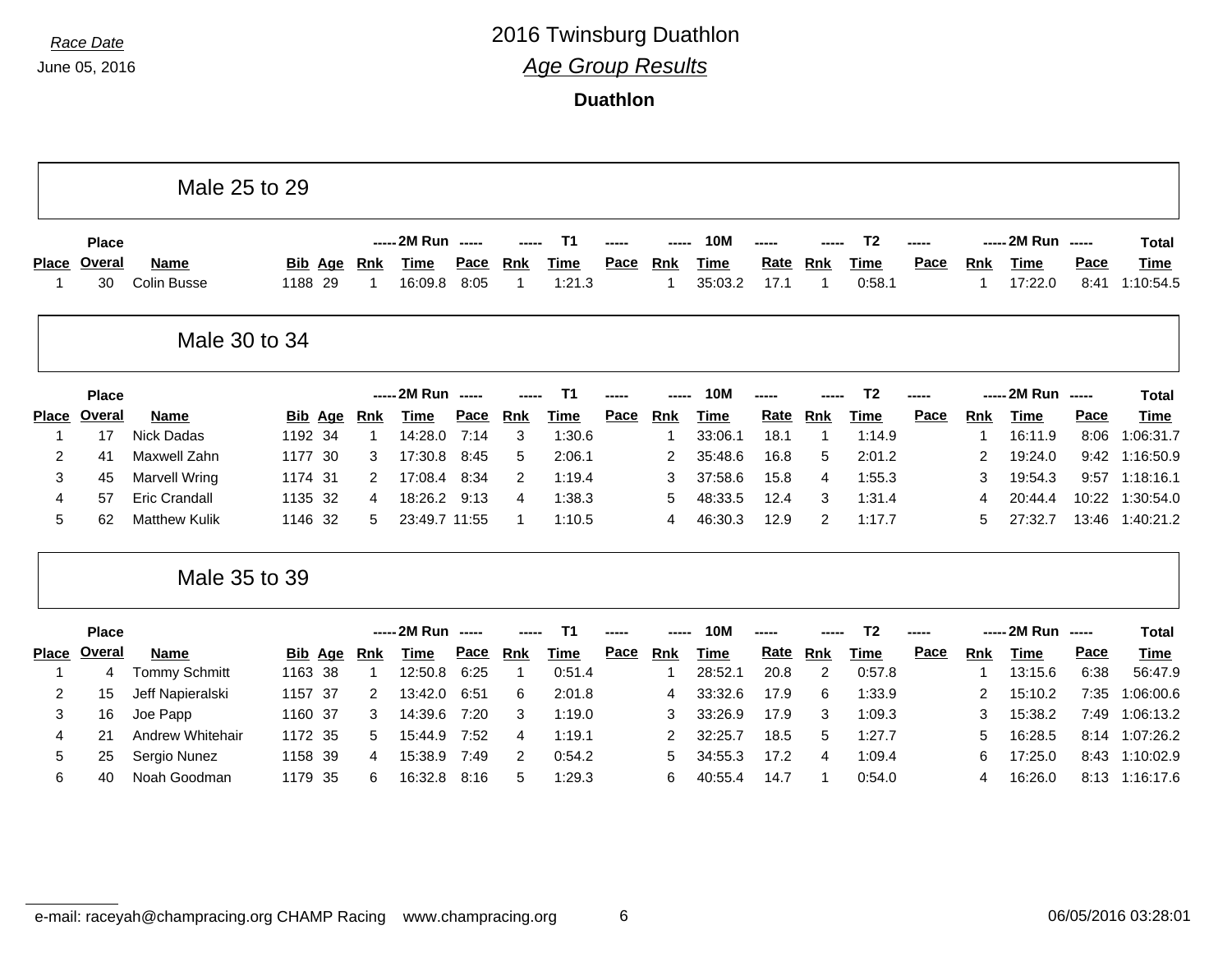|              |              | Male 40 to 44            |                   |            |                    |                          |                         |                |             |            |             |             |                |                |      |            |                    |             |              |
|--------------|--------------|--------------------------|-------------------|------------|--------------------|--------------------------|-------------------------|----------------|-------------|------------|-------------|-------------|----------------|----------------|------|------------|--------------------|-------------|--------------|
|              | <b>Place</b> |                          |                   |            | ----- 2M Run       | $\overline{\phantom{a}}$ |                         | T1             |             |            | <b>10M</b>  |             |                | T <sub>2</sub> |      | -----      | 2M Run -----       |             | <b>Total</b> |
| <b>Place</b> | Overal       | <b>Name</b>              | <b>Bib Age</b>    | <b>Rnk</b> | Time               | Pace                     | <b>Rnk</b>              | Time           | Pace        | <b>Rnk</b> | <b>Time</b> | <b>Rate</b> | Rnk            | Time           | Pace | <b>Rnk</b> | <b>Time</b>        | Pace        | <b>Time</b>  |
| -1           | 8            | Jeremy Martin            | 40<br>1150        | 2          | 15:52.4            | 7:56                     | $\mathbf 1$             | 1:12.6         |             | -1         | 28:31.8     | 21.0        | $\overline{2}$ | 1:10.7         |      | -1         | 15:48.3            | 7:54        | 1:02:36.1    |
| 2            | 19           | Jeff Mcarthur            | 1151<br>-40       | 1          | 15:35.8            | 7:48                     | 2                       | 1:13.2         |             | 2          | 33:25.4     | 18.0        | -1             | 1:04.6         |      | 2          | 15:50.4            | 7:55        | 1:07:09.4    |
| 3            | 51           | Tim Mcmanamon            | 1152<br>-40       | 3          | 21:52.6 10:56      |                          | 3                       | 1:26.6         |             | 3          | 36:52.7     | 16.3        | 3              | 1:12.1         |      | 3          | 24:31.4            | 12:16       | 1:25:55.6    |
| 4            | 61           | Glenn Turpin             | 1180 43           | 4          | 23:38.0 11:49      |                          | 4                       | 1:42.7         |             | 4          | 39:03.5     | 15.4        | 4              | 2:15.9         |      | 4          | 27:45.1            | 13:53       | 1:34:25.3    |
|              |              | Male 45 to 49            |                   |            |                    |                          |                         |                |             |            |             |             |                |                |      |            |                    |             |              |
|              | <b>Place</b> |                          |                   |            | ----- 2M Run ----- |                          |                         | T <sub>1</sub> |             |            | <b>10M</b>  |             |                | T <sub>2</sub> |      |            | ----- 2M Run ----- |             | <b>Total</b> |
| <b>Place</b> | Overal       | <b>Name</b>              | <b>Bib Age</b>    | <b>Rnk</b> | Time               | Pace                     | <b>Rnk</b>              | Time           | Pace        | <b>Rnk</b> | <b>Time</b> | Rate        | <b>Rnk</b>     | Time           | Pace | <u>Rnk</u> | <b>Time</b>        | Pace        | <b>Time</b>  |
| -1           | 9            | <b>Ted Yates</b>         | 1175 47           | -1         | 14:08.4            | 7:04                     | $\overline{\mathbf{1}}$ | 0:52.2         |             | -1         | 31:49.4     | 18.9        |                |                |      | 2          | 16:11.1            | 8:06        | 1:03:01.2    |
| 2            | 20           | Scott Orlando            | 1159 46           | 2          | 14:38.1            | 7:19                     | 4                       | 1:15.9         |             | 2          | 34:16.4     | 17.5        | 3              | 1:28.0         |      |            | 15:38.6            | 7:49        | 1:07:17.2    |
| 3            | 37           | <b>Richard King</b>      | 1143 47           | 3          | 19:29.3            | 9:45                     | 3                       | 1:15.0         |             | 3          | 34:16.9     | 17.5        | 2              | 1:10.3         |      | 3          | 19:23.7            | 9:42        | 1:15:35.4    |
| 4            | 49           | David Sayers             | 1162 45           | 4          | 20:01.6 10:01      |                          | 5                       | 2:21.7         |             | 4          | 36:23.7     | 16.5        | 4              | 2:32.5         |      | 4          | 20:31.3            | 10:16       | 1:21:51.0    |
| 5            | 59           | <b>Robert Gonsiewski</b> | 1138<br>-49       | 5          | 20:48.4 10:24      |                          | 2                       | 1:10.8         |             | 5          | 47:52.0     | 12.5        | -1             | 1:04.3         |      | 5          | 22:16.9            | 11:08       | 1:33:12.5    |
|              |              | Male 50 to 54            |                   |            |                    |                          |                         |                |             |            |             |             |                |                |      |            |                    |             |              |
|              | <b>Place</b> |                          |                   |            | ----- 2M Run ----- |                          |                         | T <sub>1</sub> |             |            | <b>10M</b>  |             |                | T <sub>2</sub> |      |            | ----- 2M Run       | $- - - - -$ | <b>Total</b> |
| <b>Place</b> | Overal       | Name                     | Bib<br><u>Age</u> | Rnk        | Time               | Pace                     | <b>Rnk</b>              | <b>Time</b>    | <b>Pace</b> | <b>Rnk</b> | <b>Time</b> | Rate        | <b>Rnk</b>     | <b>Time</b>    | Pace | <b>Rnk</b> | <b>Time</b>        | Pace        | <b>Time</b>  |
|              | 38           | Peter Manring            | 54<br>1149        | 2          | 18:47.5            | 9:24                     | $\mathbf 1$             | 1:16.5         |             | -1         | 33:55.6     | 17.7        | -1             | 1:08.2         |      | 2          | 20:29.7            | 10:15       | 1:15:37.6    |
| 2            | 52           | Jeff Simon               | 1164<br>-53       | 1          | 18:26.6            | 9:13                     | $\overline{2}$          | 1:26.1         |             | 3          | 45:21.8     | 13.2        | 3              | 1:20.8         |      |            | 19:26.5            | 9:43        | 1:26:01.9    |
| 3            | 55           | <b>Daniel Deckler</b>    | 1136 52           | 3          | 23:16.4 11:38      |                          | 3                       | 1:34.3         |             | 2          | 38:03.4     | 15.8        | 2              | 1:09.7         |      | 3          | 26:21.6            | 13:11       | 1:30:25.5    |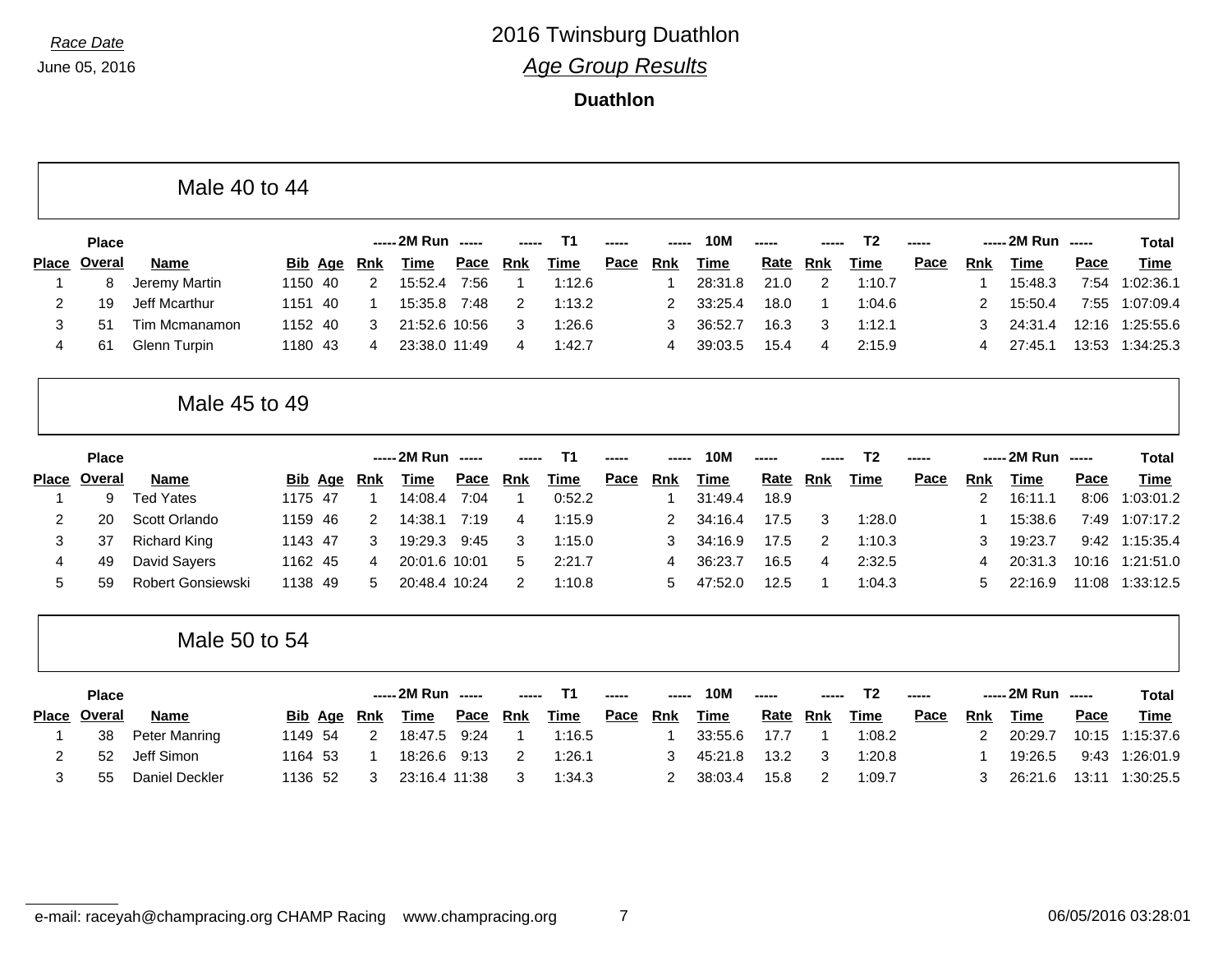|                |              | Male 55 to 59           |                |     |            |                    |      |            |                |             |            |             |      |            |                |       |            |                    |             |                 |
|----------------|--------------|-------------------------|----------------|-----|------------|--------------------|------|------------|----------------|-------------|------------|-------------|------|------------|----------------|-------|------------|--------------------|-------------|-----------------|
|                | <b>Place</b> |                         |                |     |            | ----- 2M Run ----- |      |            | T <sub>1</sub> |             |            | <b>10M</b>  |      |            | T <sub>2</sub> |       |            | ----- 2M Run ----- |             | <b>Total</b>    |
| <b>Place</b>   | Overal       | <b>Name</b>             | Bib Age        |     | <b>Rnk</b> | <b>Time</b>        | Pace | Rnk        | Time           | Pace        | <b>Rnk</b> | <b>Time</b> | Rate | <b>Rnk</b> | <b>Time</b>    | Pace  | <u>Rnk</u> | <b>Time</b>        | Pace        | Time            |
|                | 10           | <b>Dominic Visconsi</b> | 1169 56        |     | -1         | 14:30.1            | 7:15 | 3          | 1:13.6         |             | -1         | 30:55.7     | 19.4 | 3          | 1:19.2         |       |            | 15:08.8            | 7:34        | 1:03:07.6       |
| 2              | 13           | Mark Whitham            | 1191 56        |     | 2          | 14:40.1            | 7:20 |            | 0:50.7         |             | 2          | 33:32.9     | 17.9 | 2          | 0:56.3         |       | 2          | 15:12.3            | 7:36        | 1:05:12.3       |
| 3              | 29           | David Thomas            | 1178 57        |     | 3          | 16:02.1            | 8:01 | 2          | 0:59.1         |             | 4          | 36:50.4     | 16.3 | -1         | 0:55.0         |       | 3          | 15:47.2            | 7:54        | 1:10:33.9       |
| 4              | 32           | Neal Hazen              | 1140 56        |     | 4          | 16:25.2            | 8:13 | 6          | 1:56.6         |             | 3          | 34:55.7     | 17.2 | 5          | 1:59.6         |       | 4          | 17:22.4            | 8:41        | 1:12:39.6       |
| 5              | 43           | Lawrence Hatch          | 1139 57        |     | 5          | 18:16.4            | 9:08 | 4          | 1:34.5         |             | 5          | 37:01.4     | 16.2 | 4          | 1:23.6         |       | 5          | 19:04.8            | 9:32        | 1:17:20.8       |
| 6              | 48           | Mark Leventhal          | 1148 55        |     | 6          | 19:14.2            | 9:37 | 5          | 1:52.3         |             | 6          | 37:16.1     | 16.1 | 6          | 2:28.6         |       | 6          | 20:06.7            | 10:03       | 1:20:58.1       |
|                |              | Male 60 to 64           |                |     |            |                    |      |            |                |             |            |             |      |            |                |       |            |                    |             |                 |
|                | <b>Place</b> |                         |                |     |            | ----- 2M Run ----- |      |            | T1             |             |            | <b>10M</b>  |      |            | T <sub>2</sub> |       |            | ----- 2M Run       | $- - - - -$ | <b>Total</b>    |
| <b>Place</b>   | Overal       | <b>Name</b>             | <b>Bib Age</b> |     | <u>Rnk</u> | <b>Time</b>        | Pace | <b>Rnk</b> | <b>Time</b>    | Pace        | <b>Rnk</b> | <b>Time</b> | Rate | <b>Rnk</b> | Time           | Pace  | Rnk        | <b>Time</b>        | Pace        | <b>Time</b>     |
|                | 6            | Ken Frankenberg         | 1185 60        |     | -1         | 13:53.1            | 6:57 | 2          | 0:46.0         |             |            | 30:53.5     | 19.4 | 1          | 0:43.9         |       |            | 15:08.3            | 7:34        | 1:01:25.1       |
| $\overline{c}$ | 36           | Paul Wohlwend           | 1173 62        |     | 2          | 16:37.2            | 8:19 | 3          | 0:53.3         |             | 2          | 38:22.2     | 15.6 | 3          | 1:10.4         |       | 2          | 18:26.8            | 9:13        | 1:15:30.1       |
| 3              | 47           | Paul Alexander          | 1126 60        |     | 3          | 18:11.1            | 9:06 |            | 0:28.5         |             | 4          | 42:35.4     | 14.1 | 2          | 1:03.8         |       | 3          | 18:33.1            | 9:17        | 1:20:52.0       |
| 4              | 54           | David Kulik             | 1145 63        |     | 4          | 19:52.4            | 9:56 | 4          | 2:41.7         |             | 3          | 40:33.4     | 14.8 | 4          | 2:50.8         |       | 4          | 21:39.4            |             | 10:50 1:27:37.9 |
|                |              |                         |                |     |            |                    |      |            |                |             |            |             |      |            |                |       |            |                    |             |                 |
|                |              | Male 65 to 69           |                |     |            |                    |      |            |                |             |            |             |      |            |                |       |            |                    |             |                 |
|                | <b>Place</b> |                         |                |     |            | ----- 2M Run ----- |      | -----      | T1             |             |            | <b>10M</b>  |      |            | T <sub>2</sub> | ----- |            | ----- 2M Run ----- |             | <b>Total</b>    |
| <b>Place</b>   | Overal       | <b>Name</b>             | <b>Bib</b>     | Age | <b>Rnk</b> | Time               | Pace | <b>Rnk</b> | <b>Time</b>    | <b>Pace</b> | <b>Rnk</b> | Time        | Rate | <u>Rnk</u> | <b>Time</b>    | Pace  | <b>Rnk</b> | <b>Time</b>        | Pace        | Time            |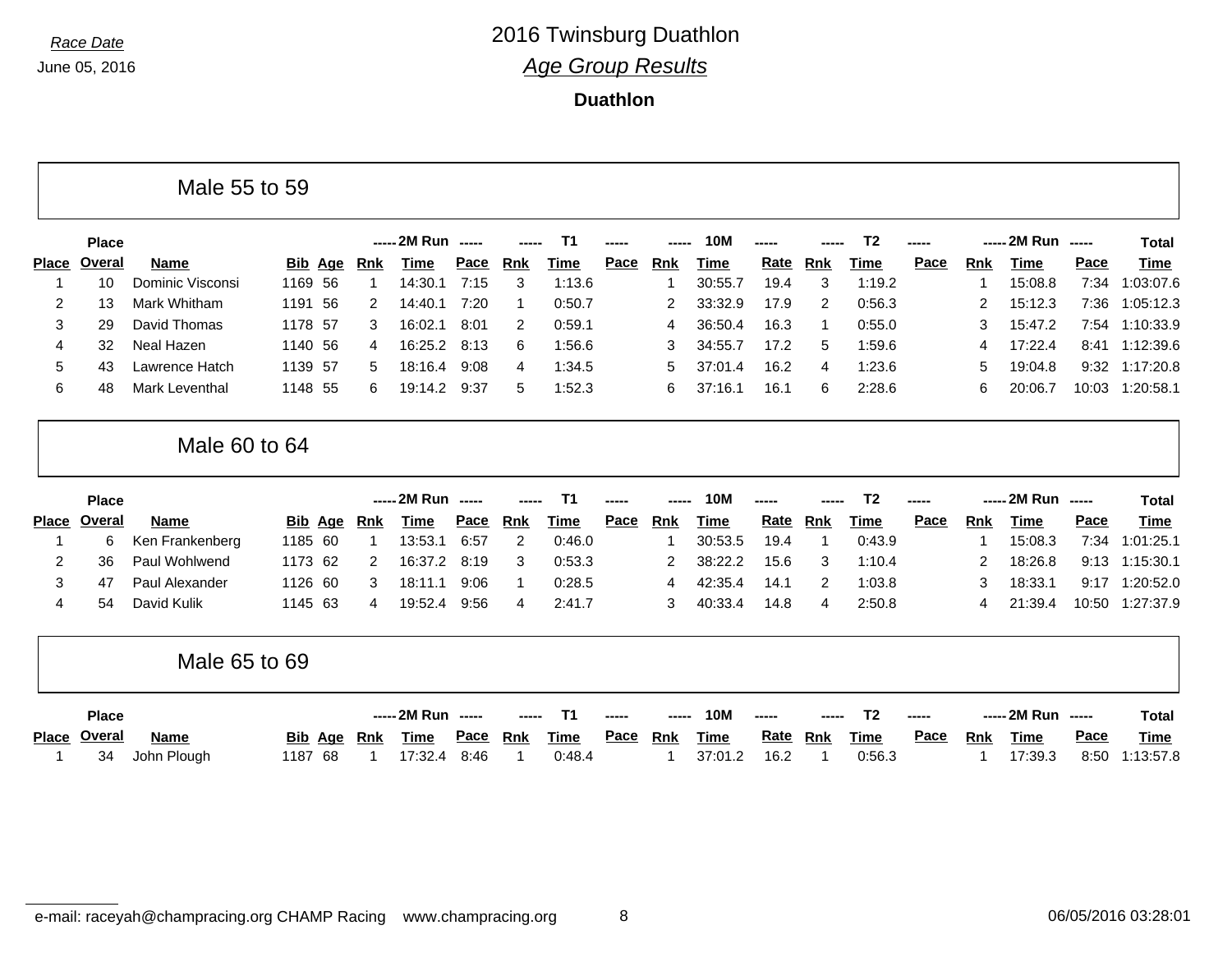**Relay-Male**

|              | Male 99 and Under |             |   |                    |             |            |             |                                                                                                                                                                                                                                                                                                                                                                                                                                                                                        |            |             |             |       |        |       |               |                    |      |                 |
|--------------|-------------------|-------------|---|--------------------|-------------|------------|-------------|----------------------------------------------------------------------------------------------------------------------------------------------------------------------------------------------------------------------------------------------------------------------------------------------------------------------------------------------------------------------------------------------------------------------------------------------------------------------------------------|------------|-------------|-------------|-------|--------|-------|---------------|--------------------|------|-----------------|
| <b>Place</b> |                   |             |   | ----- 2M Run ----- |             |            | T1.         | $\begin{array}{cccccccccccccc} \multicolumn{2}{c}{} & \multicolumn{2}{c}{} & \multicolumn{2}{c}{} & \multicolumn{2}{c}{} & \multicolumn{2}{c}{} & \multicolumn{2}{c}{} & \multicolumn{2}{c}{} & \multicolumn{2}{c}{} & \multicolumn{2}{c}{} & \multicolumn{2}{c}{} & \multicolumn{2}{c}{} & \multicolumn{2}{c}{} & \multicolumn{2}{c}{} & \multicolumn{2}{c}{} & \multicolumn{2}{c}{} & \multicolumn{2}{c}{} & \multicolumn{2}{c}{} & \multicolumn{2}{c}{} & \multicolumn{2}{c}{} & \$ | -----      | <b>10M</b>  | -----       | ----- | T2     | ----- |               | ----- 2M Run ----- |      | <b>Total</b>    |
| Place Overal | Name              | Bib Age Rnk |   | Time               | <u>Pace</u> | <u>Rnk</u> | <u>Time</u> | <u>Pace</u>                                                                                                                                                                                                                                                                                                                                                                                                                                                                            | <u>Rnk</u> | <u>Time</u> | <u>Rate</u> | Rnk   | Time   | Pace  | Rnk           | Time               | Pace | <u>Time</u>     |
|              | Crank N Legs      | 15 47       |   | 16:19.6 8:10       |             |            | 0:40.3      |                                                                                                                                                                                                                                                                                                                                                                                                                                                                                        |            | 31:22.3     | 19.1        |       | 0:41.8 |       |               | 16:52.1            |      | 8:26 1:05:56.2  |
| 2            | Green Legs And    | 22 56       | 2 | 17:28.8 8:44       |             | 2          | 0:41.9      |                                                                                                                                                                                                                                                                                                                                                                                                                                                                                        | 2          | 33:12.8     | 18.1        | 2     | 0:42.5 |       | $\mathcal{P}$ | 18:24.9            |      | 9:12 1:10:31.1  |
| 3            | Double AA         | 10 45       | 3 | 23:20.5 11:40      |             | 3          | 0:42.5      |                                                                                                                                                                                                                                                                                                                                                                                                                                                                                        | з          | 38:53.9     | 15.4        | 3     | 0:42.6 |       |               | 27:07.1            |      | 13:34 1:30:46.8 |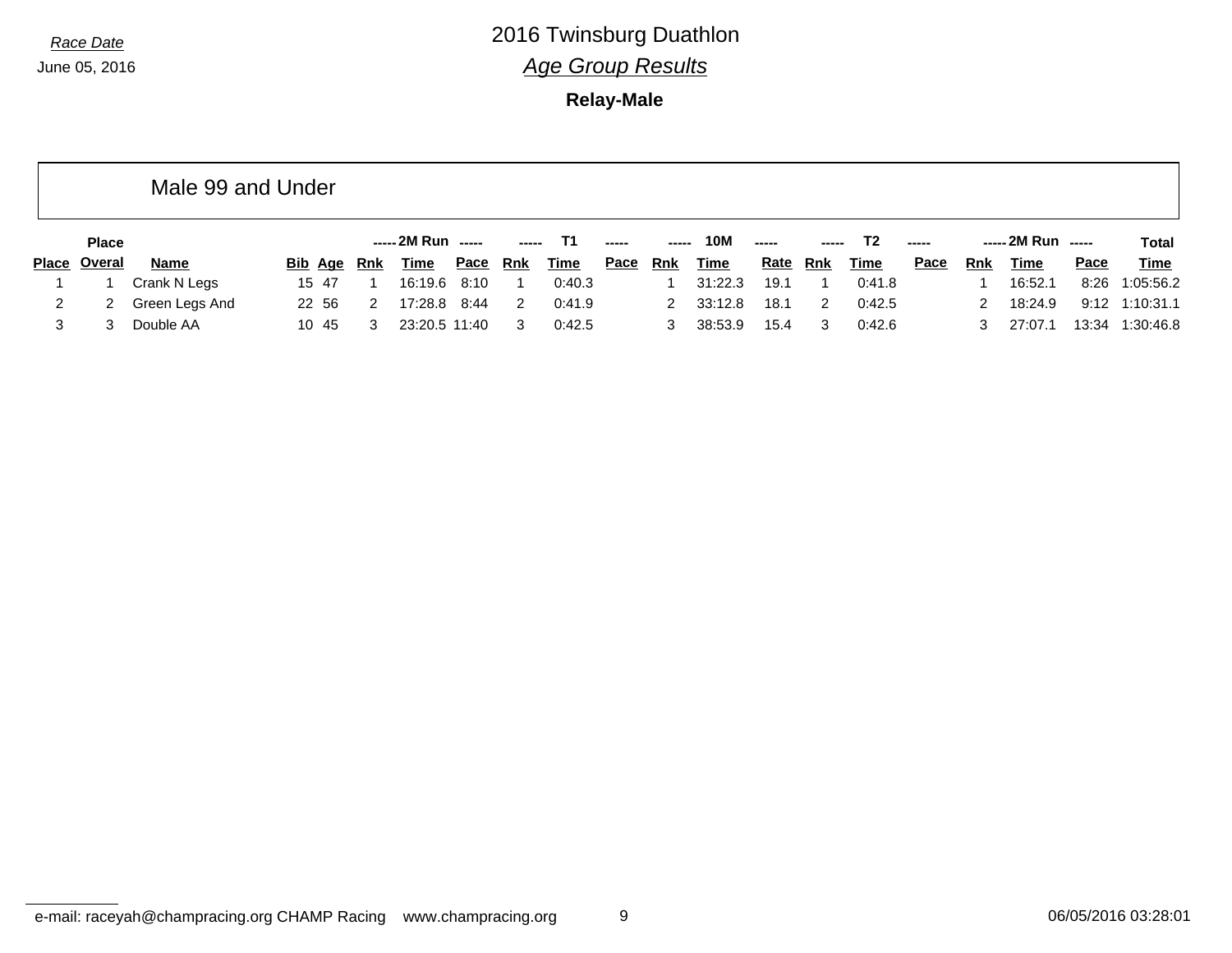June 05, 2016

*Race Date* 2016 Twinsburg Duathlon *Age Group Results*

**Relay-Female**

|                     |                | Female 99 and Under |                    |      |       |             |                          |     |             |                 |               |             |                          |            |                    |       |              |
|---------------------|----------------|---------------------|--------------------|------|-------|-------------|--------------------------|-----|-------------|-----------------|---------------|-------------|--------------------------|------------|--------------------|-------|--------------|
| <b>Place</b>        |                |                     | ----- 2M Run ----- |      | ----- | T1.         | $\overline{\phantom{a}}$ |     | 10M         | -----           | $\frac{1}{2}$ | T2          | $\overline{\phantom{a}}$ |            | ----- 2M Run ----- |       | <b>Total</b> |
| <b>Place Overal</b> | <b>Name</b>    | Bib Age Rnk         | <u>Time</u>        | Pace | Rnk   | <u>Time</u> | <u>Pace</u>              | Rnk | <b>Time</b> | <u>Rate</u> Rnk |               | <b>Time</b> | <b>Pace</b>              | <b>Rnk</b> | <u>Time</u>        | Pace  | <b>Time</b>  |
|                     | K <sub>2</sub> | 54 58               | 22:18.0 11:09      |      |       | 0:55.4      |                          |     | 40:24.3     | 14.9            |               | 0:43.3      |                          |            | 23:20.8            | 11:40 | 1:27:41.9    |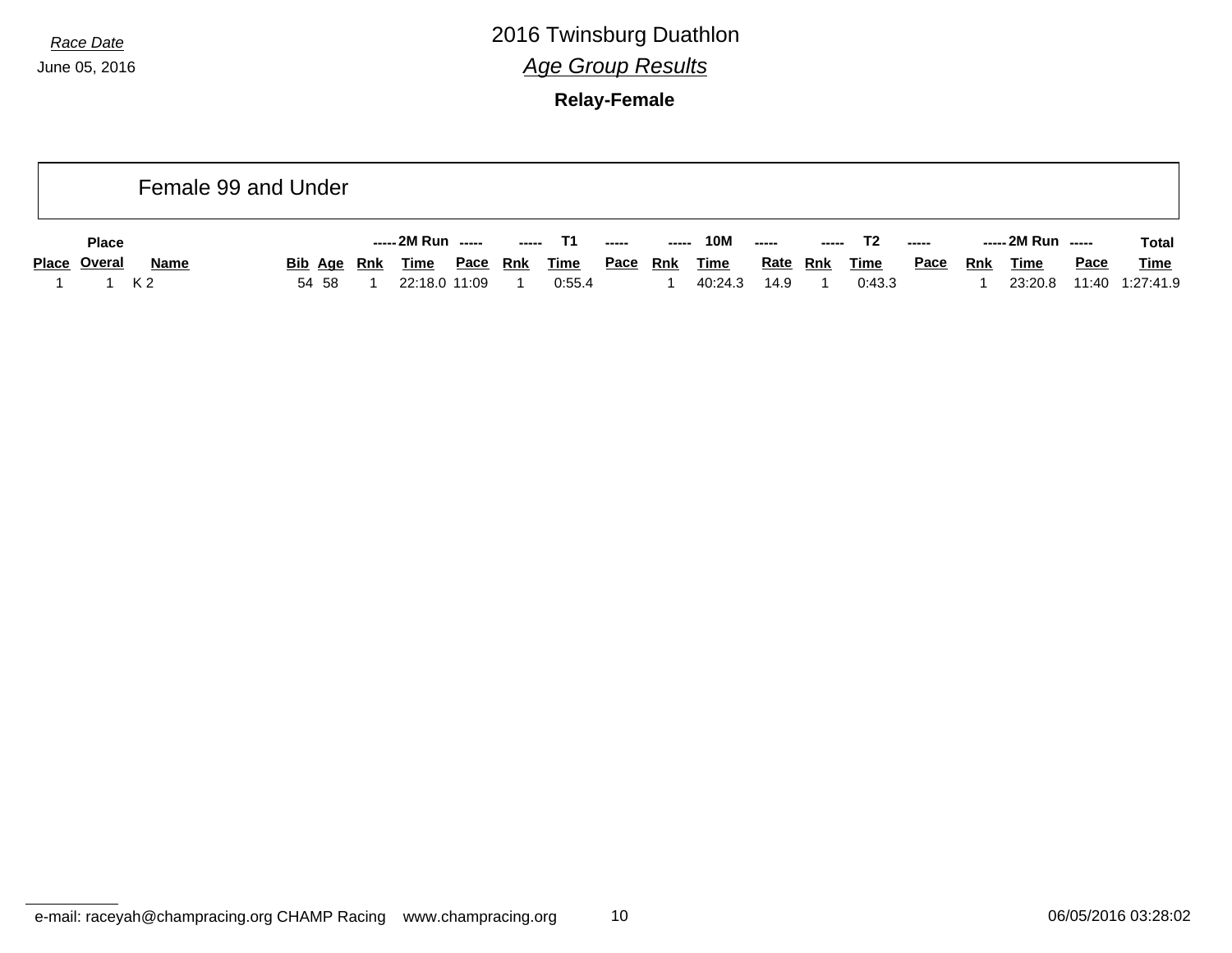**Relay-Mixed**

|              | Female 99 and Under |                    |                      |             |               |             |             |            |             |                 |             |             |             |            |                    |       |             |
|--------------|---------------------|--------------------|----------------------|-------------|---------------|-------------|-------------|------------|-------------|-----------------|-------------|-------------|-------------|------------|--------------------|-------|-------------|
| <b>Place</b> |                     |                    | ----- 2M Run   ----- |             | $\frac{1}{2}$ |             | $- - - - -$ | -----      | <b>10M</b>  | $\overline{a}$  | $- - - - -$ | T2          | $- - - - -$ |            | ----- 2M Run ----- |       | Total       |
| Place Overal | <b>Name</b>         | <b>Bib Age Rnk</b> | Time                 | <u>Pace</u> | <u>Rnk</u>    | <u>Time</u> | <u>Pace</u> | <u>Rnk</u> | <b>Time</b> | <b>Rate Rnk</b> |             | <u>Time</u> | <u>Pace</u> | <b>Rnk</b> | <b>Time</b>        | Pace  | <u>Time</u> |
|              | Diva and The Beast  | 58 44              | 21:56.6 10:58        |             |               | 0:49.1      |             |            | 37:02.9     | 16.2            |             | 0:43.1      |             |            | 23:09.1            | 11:35 | 1:23:40.9   |